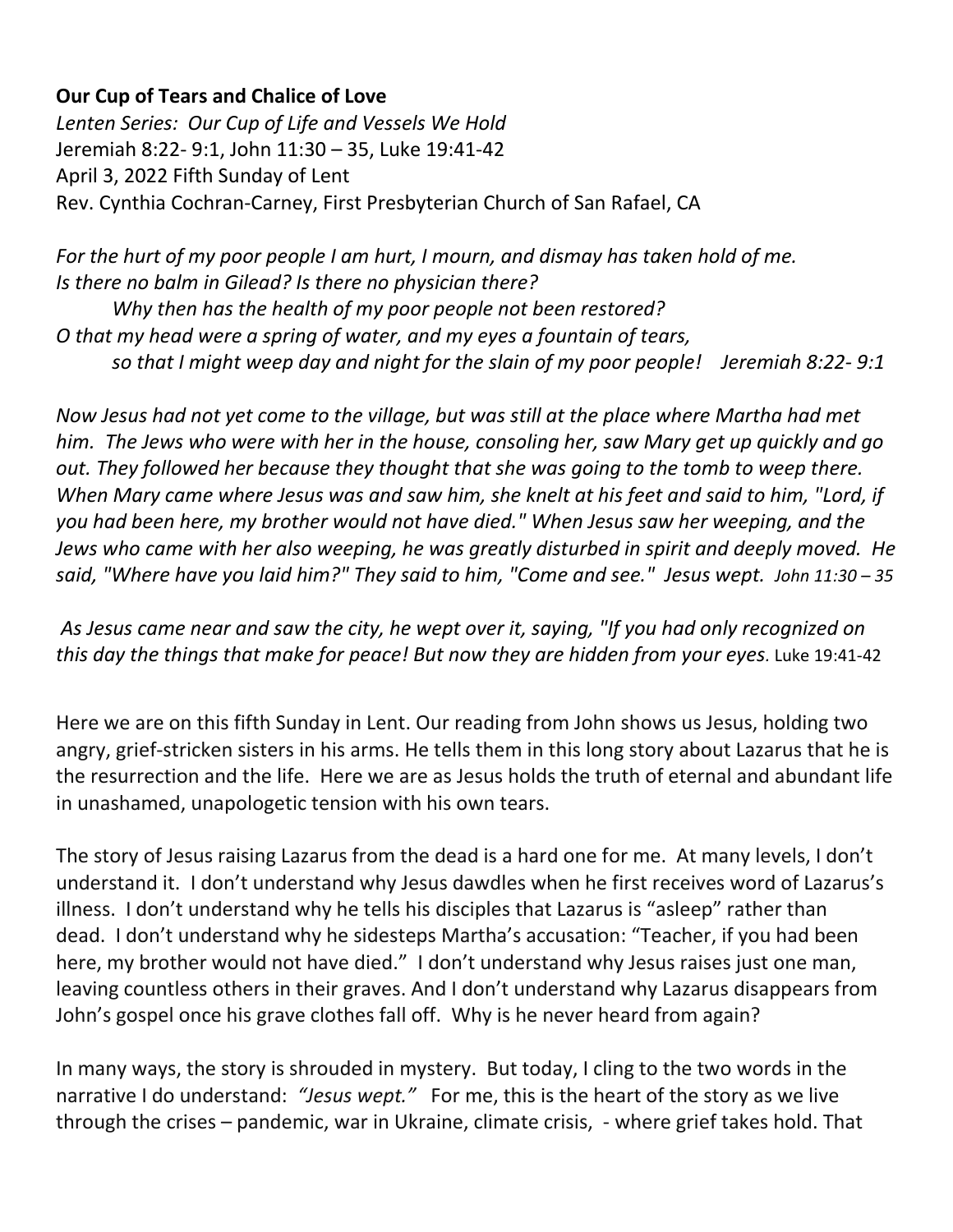Jesus, embodied Divine Love, stands at the grave of his friend and cries. And then he calls to Lazarus and offers new life.

As we move closer to Easter, I think about resurrection. I believe it as metaphor and as symbol. I believe that God can and will bring back to life all that is dead, buried, forgotten, and festering within us: old wounds, hardened hearts, stubborn addictions, fierce fears. I believe that God is always and everywhere in the business of making us more fully and abundantly alive —alive to love, alive to hope, alive to each other, alive to Creation, alive to connections.

I believe that the great, good news of the Gospel is that there is a mystery – Christ overcame *death —* all death, every death, Death itself. I believe the words of Psalm 30 - *Weeping may remain for a night, but joy comes in the morning.* I hold these joyful beliefs in a world full of uncertainty and sorrow. Let's explore Jesus' tears.

*When Jesus weeps, he validates human grief.* His brokenness in the face of Mary and Martha's sorrow negates all forms of Christian triumphalism that leave no room for lament. Yes, resurrection is around the corner, but in this story, the promise of joy doesn't cancel out the essential work of grief. When Jesus cries, he assures Mary and Martha, that their beloved brother is worth crying for. Through his tears, Jesus calls all of us into the holy vocation of empathy, shared weeping and lament. (1)

*When Jesus weeps, he honors the complexity of our gains and losses, our sorrows and joys.* Raising Lazarus would not bring back the past. It would not cancel out the pain of his final illness, the memory of saying goodbye to a life he loved, or the gaping absence his sisters felt when he died. There is regret, words left unspoken. Joys shaped by the sorrows, fears, and losses they'd just endured.

*When Jesus weeps, he respects the necessity of silence and the unsayable.* We should pay careful attention when Jesus does not speak. A sigh too deep for words. Sometimes there is nothing to be said in the face of loss; sometimes tears are our best and most honorable language. Sometimes we rush to words, feeling an urgent need to wrap other people's pain in platitudes, condolences, promises. Through his wordless tears, Jesus cautions us to pause. He shows us that silence, too, is faithful. Sometimes, silence is love.

*When Jesus weeps, he acknowledges mortality*. In John's Gospel, the raising of Lazarus is *a*  precipitating event that leads to Jesus's own arrest and crucifixion. When word spreads about the miracle in Bethany, the authorities decide that enough is enough; Jesus must be stopped. Jesus's tears are an expression of grief over his own pending death. He knows that the end is imminent. It's okay to cling to this beautiful world. It is okay to mourn the loss of vitality, of intimacy, of longevity. It is okay to love and cherish the gift of life here and now.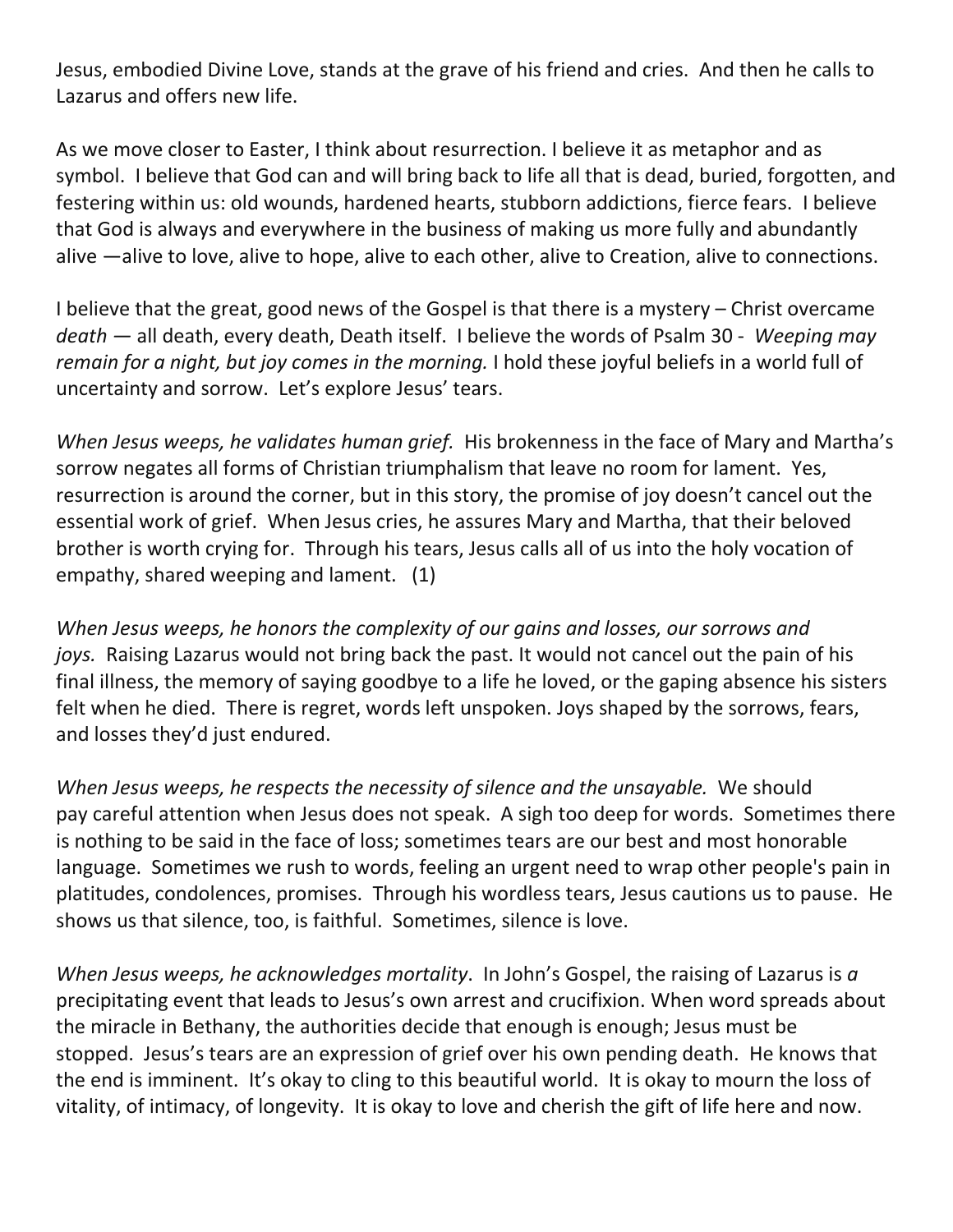What makes you weep? What makes us weep? Personal loss and grief. Shared lament for suffering in the world. Maybe we don't actually shed tears but we feel sorrow and sadness.

A cup of tears.

"Tears are the soul speaking," says Linda Douty, a United Methodist spiritual director. "Always follow the tears." Pay attention, she says, to what makes you cry. Although society encourages us to hide our weeping, we may discover that our tears are one of the most authentic indicators of who we are. And when we cry, we enter a space where we commune with our Creator. God created our body to give us clues as to who we are in our spirit. Too often we go for information instead of transformation. Tears can be a path to healing.

Scripture reminds us that weeping is part of being human. Tears of joy. Tears of being overwhelmed. And tears of sadness and grief for personal and communal.

I think tears can come when we learn difficult truths. And tears may come when we think about how and when to teach children about difficult things. One of the classic decisions parents must make is: when do we share difficult things with our children? Do we fling open the doors and encourage questions early? Or do we shield our children from life's heaviness so that they can "be children" for as long as possible?

When do we talk with our children about adoption (especially if the children are adopted)? When do we talk with our children about sex and birth control? When do we talk with our children about our nation's history of slavery and creating different laws for people depending on the color of their skin?

I recently read a piece that included a tweet regarding a 10 year old's comment that "we learned some very sad things in school today" about the real history of Thanksgiving. (3) Does learning about how the pilgrims treated Native Americans make white children hate themselves? I don't think so. Does it make children sad? Probably. And it should. I remember when our younger son Josh was in  $6<sup>th</sup>$  grade. I was driving him home. We were talking about the day. He stopped talking and then he said, "Mom, what was the Holocaust?" They were reading *Number the Stars*. I wanted to cry and did as I talked about the hate and horror.

Every generation carries the baggage of the generations before us whose actions – in the words of the apostle Paul – have fallen short of the glory of God. At any given time, there has been a dominant culture who treated others unfairly. Depending on the generation, those treated unfairly have been Native American or female or African or elderly or disabled or queer or Mexican or Haitian or Jewish or Muslim or rural or children. There are stories of mistreatment and abuse and cruelty and injustice.